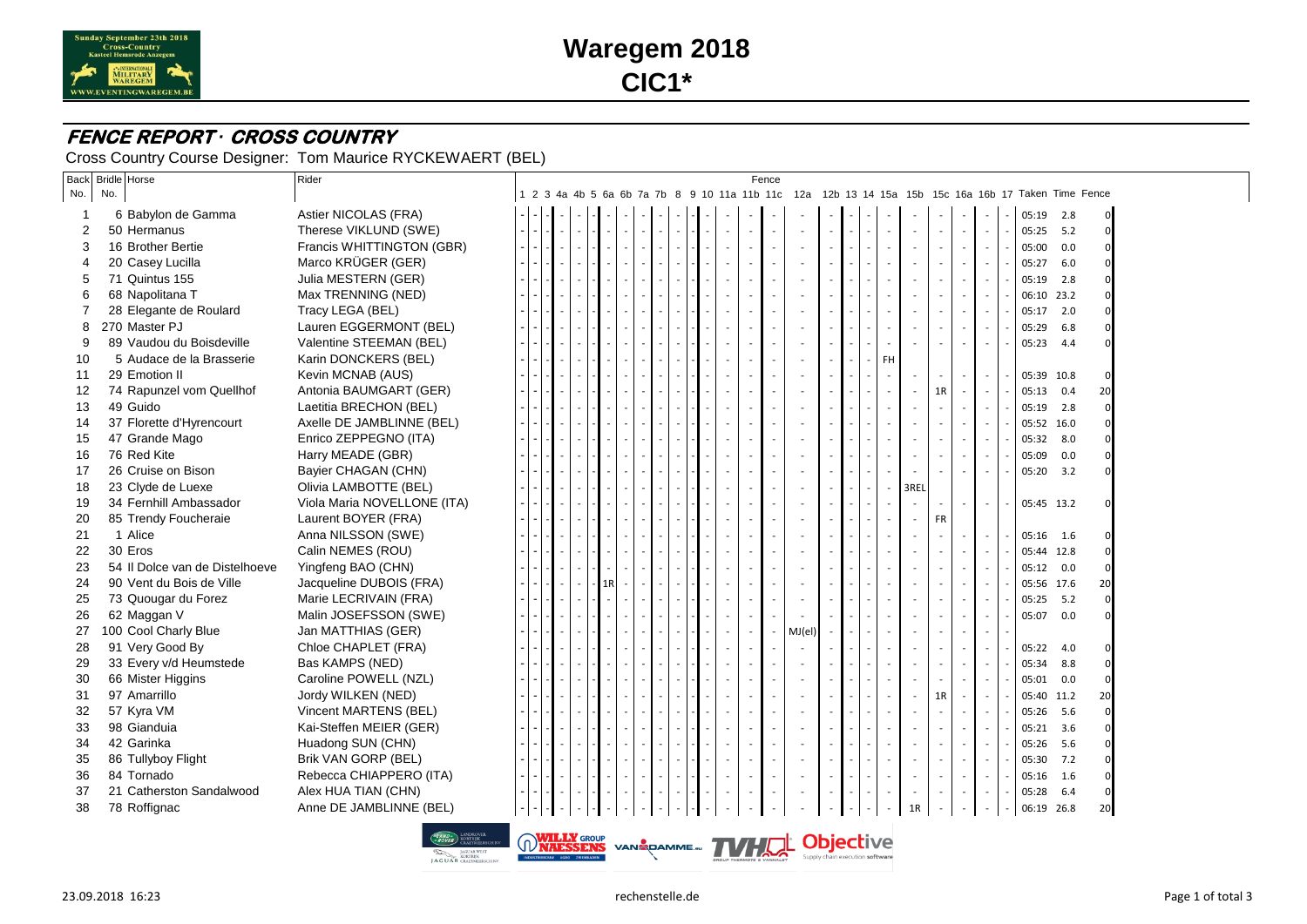

# **Waregem 2018 CIC1\***

### **FENCE REPORT** *·* **CROSS COUNTRY**

Cross Country Course Designer: Tom Maurice RYCKEWAERT (BEL)

| No.<br>92 Visaura van't Krekenhof<br>52 Icona 2 | Peter DE BACKER (BEL)                                                                                                                                                                                                                                                                                                                                                                                                                                                                                                                                                    |                                                             |    |  |  |  |           |    |  |  |                          |                          |  | 1 2 3 4a 4b 5 6a 6b 7a 7b 8 9 10 11a 11b 11c 12a 12b 13 14 15a 15b 15c 16a 16b 17 Taken Time Fence |                          |                          |                          |            |     |                                                                                                                                                                                                                                                     |
|-------------------------------------------------|--------------------------------------------------------------------------------------------------------------------------------------------------------------------------------------------------------------------------------------------------------------------------------------------------------------------------------------------------------------------------------------------------------------------------------------------------------------------------------------------------------------------------------------------------------------------------|-------------------------------------------------------------|----|--|--|--|-----------|----|--|--|--------------------------|--------------------------|--|----------------------------------------------------------------------------------------------------|--------------------------|--------------------------|--------------------------|------------|-----|-----------------------------------------------------------------------------------------------------------------------------------------------------------------------------------------------------------------------------------------------------|
|                                                 |                                                                                                                                                                                                                                                                                                                                                                                                                                                                                                                                                                          |                                                             |    |  |  |  |           |    |  |  |                          |                          |  |                                                                                                    |                          |                          |                          |            |     |                                                                                                                                                                                                                                                     |
|                                                 |                                                                                                                                                                                                                                                                                                                                                                                                                                                                                                                                                                          |                                                             |    |  |  |  |           |    |  |  |                          |                          |  |                                                                                                    |                          |                          |                          | 05:17 2.0  |     | $\mathbf 0$                                                                                                                                                                                                                                         |
|                                                 | Lara DE LIEDEKERKE-MEIER (BEL)                                                                                                                                                                                                                                                                                                                                                                                                                                                                                                                                           |                                                             |    |  |  |  |           |    |  |  |                          | $\overline{\phantom{a}}$ |  |                                                                                                    | $\overline{\phantom{a}}$ |                          |                          | 05:13 0.4  |     | $\mathbf 0$                                                                                                                                                                                                                                         |
| 87 Uni's Black Pearl                            | Eva TERPELUK (GER)                                                                                                                                                                                                                                                                                                                                                                                                                                                                                                                                                       |                                                             |    |  |  |  | <b>FR</b> |    |  |  |                          |                          |  |                                                                                                    |                          |                          |                          |            |     |                                                                                                                                                                                                                                                     |
| 94 Wild Wave                                    | Michael JUNG (GER)                                                                                                                                                                                                                                                                                                                                                                                                                                                                                                                                                       |                                                             |    |  |  |  |           |    |  |  |                          |                          |  |                                                                                                    |                          |                          |                          | 05:19      | 2.8 |                                                                                                                                                                                                                                                     |
| 40 French Kiss van de Dreef                     | Brecht VANDENDRIESSCHE (BEL)                                                                                                                                                                                                                                                                                                                                                                                                                                                                                                                                             |                                                             |    |  |  |  |           |    |  |  | $\sim$                   |                          |  |                                                                                                    |                          | $\overline{\phantom{a}}$ |                          | 05:49 14.8 |     |                                                                                                                                                                                                                                                     |
| 13 Billy Bandit                                 | Katherine COLEMAN (USA)                                                                                                                                                                                                                                                                                                                                                                                                                                                                                                                                                  |                                                             |    |  |  |  |           |    |  |  | $\overline{\phantom{a}}$ | $\sim$                   |  |                                                                                                    | $\overline{\phantom{a}}$ |                          |                          | 05:36 9.6  |     |                                                                                                                                                                                                                                                     |
|                                                 | Joris VANSPRINGEL (BEL)                                                                                                                                                                                                                                                                                                                                                                                                                                                                                                                                                  |                                                             |    |  |  |  |           |    |  |  |                          |                          |  |                                                                                                    |                          |                          |                          |            |     |                                                                                                                                                                                                                                                     |
|                                                 | Steve VAN WINKEL (BEL)                                                                                                                                                                                                                                                                                                                                                                                                                                                                                                                                                   |                                                             |    |  |  |  |           |    |  |  | $\sim$                   |                          |  |                                                                                                    |                          |                          |                          | 05:19      | 2.8 |                                                                                                                                                                                                                                                     |
|                                                 | Jarno VERWIMP (BEL)                                                                                                                                                                                                                                                                                                                                                                                                                                                                                                                                                      |                                                             |    |  |  |  |           |    |  |  | $\sim$                   | ÷.                       |  |                                                                                                    | $\overline{\phantom{a}}$ | $\overline{\phantom{a}}$ |                          |            |     |                                                                                                                                                                                                                                                     |
|                                                 | Maxime LAMBRECHT (BEL)                                                                                                                                                                                                                                                                                                                                                                                                                                                                                                                                                   |                                                             |    |  |  |  |           |    |  |  | $\overline{\phantom{a}}$ |                          |  |                                                                                                    |                          |                          |                          |            |     |                                                                                                                                                                                                                                                     |
|                                                 | Ronny SMET (BEL)                                                                                                                                                                                                                                                                                                                                                                                                                                                                                                                                                         |                                                             |    |  |  |  |           |    |  |  |                          |                          |  |                                                                                                    |                          |                          |                          |            |     |                                                                                                                                                                                                                                                     |
| 24 Cool Dancer                                  | Manon MINNER (BEL)                                                                                                                                                                                                                                                                                                                                                                                                                                                                                                                                                       |                                                             |    |  |  |  |           |    |  |  | $\sim$                   |                          |  |                                                                                                    |                          |                          |                          | 05:12      |     |                                                                                                                                                                                                                                                     |
|                                                 |                                                                                                                                                                                                                                                                                                                                                                                                                                                                                                                                                                          |                                                             |    |  |  |  |           |    |  |  | $\sim$                   |                          |  |                                                                                                    |                          | $\overline{\phantom{a}}$ |                          |            |     |                                                                                                                                                                                                                                                     |
|                                                 | Wouter DE CLEENE (BEL)                                                                                                                                                                                                                                                                                                                                                                                                                                                                                                                                                   |                                                             |    |  |  |  |           |    |  |  | $\sim$                   |                          |  |                                                                                                    |                          |                          |                          |            |     |                                                                                                                                                                                                                                                     |
|                                                 | Felicity COLLINS (GBR)                                                                                                                                                                                                                                                                                                                                                                                                                                                                                                                                                   |                                                             |    |  |  |  |           |    |  |  |                          |                          |  |                                                                                                    |                          |                          |                          | 05:24      | 4.8 | $\Omega$                                                                                                                                                                                                                                            |
|                                                 | Sarah DESSAMBRE (BEL)                                                                                                                                                                                                                                                                                                                                                                                                                                                                                                                                                    |                                                             |    |  |  |  |           |    |  |  |                          |                          |  |                                                                                                    |                          |                          |                          | 05:34      | 8.8 | 20                                                                                                                                                                                                                                                  |
|                                                 | Pedro GUTIERREZ (MEX)                                                                                                                                                                                                                                                                                                                                                                                                                                                                                                                                                    |                                                             | ۰. |  |  |  |           |    |  |  | $\sim$                   | ÷.                       |  |                                                                                                    | ۰.                       | $\overline{\phantom{a}}$ | $\overline{\phantom{a}}$ | 05:29      | 6.8 | $\mathbf 0$                                                                                                                                                                                                                                         |
| 3 Arpege de la Cense                            | Camille GUYOT (SUI)                                                                                                                                                                                                                                                                                                                                                                                                                                                                                                                                                      |                                                             |    |  |  |  |           |    |  |  | $\sim$                   |                          |  |                                                                                                    | 1R                       | <b>.</b>                 |                          |            |     | 20                                                                                                                                                                                                                                                  |
|                                                 | Claire MUGNIER (FRA)                                                                                                                                                                                                                                                                                                                                                                                                                                                                                                                                                     |                                                             |    |  |  |  |           |    |  |  | $\sim$                   |                          |  |                                                                                                    |                          | $\overline{\phantom{a}}$ |                          |            |     | $\Omega$                                                                                                                                                                                                                                            |
|                                                 | Ingrid KLIMKE (GER)                                                                                                                                                                                                                                                                                                                                                                                                                                                                                                                                                      |                                                             |    |  |  |  |           |    |  |  | $\sim$                   |                          |  |                                                                                                    |                          |                          |                          |            |     | 20                                                                                                                                                                                                                                                  |
| 43 Geluk                                        | Nienke VAN ROEKEL (NED)                                                                                                                                                                                                                                                                                                                                                                                                                                                                                                                                                  |                                                             |    |  |  |  |           |    |  |  | $\sim$                   |                          |  |                                                                                                    |                          |                          |                          |            |     | $\mathbf 0$                                                                                                                                                                                                                                         |
|                                                 | Melanie FONTAINE (BEL)                                                                                                                                                                                                                                                                                                                                                                                                                                                                                                                                                   |                                                             |    |  |  |  |           |    |  |  | $\sim$                   |                          |  |                                                                                                    |                          |                          |                          | 05:28      | 6.4 |                                                                                                                                                                                                                                                     |
| 8 Ballinagore Bambi                             | Liv Elin GUNZENHÄUSER (GER)                                                                                                                                                                                                                                                                                                                                                                                                                                                                                                                                              |                                                             |    |  |  |  |           |    |  |  |                          |                          |  |                                                                                                    |                          |                          |                          | 05:27      | 6.0 | - 0                                                                                                                                                                                                                                                 |
|                                                 | Virginie CAULIER (BEL)                                                                                                                                                                                                                                                                                                                                                                                                                                                                                                                                                   |                                                             |    |  |  |  |           |    |  |  |                          |                          |  |                                                                                                    |                          |                          |                          |            |     | $\Omega$                                                                                                                                                                                                                                            |
|                                                 | Zofia POGODZINSKA (POL)                                                                                                                                                                                                                                                                                                                                                                                                                                                                                                                                                  |                                                             |    |  |  |  |           |    |  |  |                          |                          |  |                                                                                                    | <b>FR</b>                |                          |                          |            |     |                                                                                                                                                                                                                                                     |
|                                                 | Dirk SCHRADE (GER)                                                                                                                                                                                                                                                                                                                                                                                                                                                                                                                                                       |                                                             |    |  |  |  |           |    |  |  | $\sim$                   | ÷                        |  | 1R                                                                                                 | $\overline{\phantom{a}}$ |                          |                          |            |     | 20                                                                                                                                                                                                                                                  |
|                                                 |                                                                                                                                                                                                                                                                                                                                                                                                                                                                                                                                                                          |                                                             |    |  |  |  |           |    |  |  |                          |                          |  |                                                                                                    |                          |                          |                          | 05:28      |     | $\Omega$                                                                                                                                                                                                                                            |
|                                                 | Bart VAN DER BEKEN (BEL)                                                                                                                                                                                                                                                                                                                                                                                                                                                                                                                                                 |                                                             |    |  |  |  |           |    |  |  | $\sim$                   |                          |  |                                                                                                    |                          |                          |                          |            |     |                                                                                                                                                                                                                                                     |
|                                                 | Zara TINDALL (GBR)                                                                                                                                                                                                                                                                                                                                                                                                                                                                                                                                                       |                                                             |    |  |  |  |           |    |  |  | ÷,                       |                          |  |                                                                                                    |                          |                          |                          | 05:15      |     |                                                                                                                                                                                                                                                     |
| 96 Floren 06                                    | Julien WERGIFOSSE (BEL)                                                                                                                                                                                                                                                                                                                                                                                                                                                                                                                                                  |                                                             |    |  |  |  |           |    |  |  | $\sim$                   |                          |  |                                                                                                    |                          |                          |                          | 05:18      | 2.4 |                                                                                                                                                                                                                                                     |
|                                                 |                                                                                                                                                                                                                                                                                                                                                                                                                                                                                                                                                                          |                                                             |    |  |  |  |           |    |  |  |                          |                          |  |                                                                                                    |                          |                          |                          | 05:22      | 4.0 |                                                                                                                                                                                                                                                     |
|                                                 | Aistis VITKAUSKAS (LTU)                                                                                                                                                                                                                                                                                                                                                                                                                                                                                                                                                  |                                                             |    |  |  |  |           |    |  |  | $\sim$                   |                          |  |                                                                                                    |                          |                          |                          | 05:22      | 4.0 |                                                                                                                                                                                                                                                     |
|                                                 | Vanessa BÖLTING (GER)                                                                                                                                                                                                                                                                                                                                                                                                                                                                                                                                                    |                                                             |    |  |  |  |           |    |  |  |                          |                          |  |                                                                                                    |                          |                          |                          | 05:13      |     | - 0                                                                                                                                                                                                                                                 |
|                                                 | Audrey FRANCHE (BEL)                                                                                                                                                                                                                                                                                                                                                                                                                                                                                                                                                     |                                                             |    |  |  |  |           |    |  |  | $\sim$                   | 1R                       |  |                                                                                                    |                          |                          |                          |            |     | 20                                                                                                                                                                                                                                                  |
|                                                 | Alexis GOMEZ (ESP)                                                                                                                                                                                                                                                                                                                                                                                                                                                                                                                                                       |                                                             |    |  |  |  |           |    |  |  |                          |                          |  |                                                                                                    |                          |                          |                          | 05:35      | 9.2 | $\Omega$                                                                                                                                                                                                                                            |
|                                                 | Joshua VANHOUCKE (BEL)                                                                                                                                                                                                                                                                                                                                                                                                                                                                                                                                                   |                                                             |    |  |  |  |           |    |  |  | $\sim$                   |                          |  |                                                                                                    |                          |                          |                          | 05:26      | 5.6 | $\Omega$                                                                                                                                                                                                                                            |
|                                                 | Pietro GRANDIS (ITA)                                                                                                                                                                                                                                                                                                                                                                                                                                                                                                                                                     |                                                             |    |  |  |  |           |    |  |  |                          |                          |  |                                                                                                    |                          |                          |                          |            |     | 0                                                                                                                                                                                                                                                   |
| 46 Golden Granus                                | Maarten BOON (BEL)                                                                                                                                                                                                                                                                                                                                                                                                                                                                                                                                                       |                                                             |    |  |  |  |           |    |  |  |                          |                          |  |                                                                                                    |                          |                          |                          |            |     | $\mathbf 0$                                                                                                                                                                                                                                         |
|                                                 | 82 Silver Arrow Ecubertha B<br>45 Glenkeeran Casanova<br>83 Tabries<br>65 Mister Big ter Bunder<br>63 Messie van het Eikelhof<br>19 Carmen d'Or<br>70 Quintera<br>12 Big Owl<br>64 Minnie de la Salle<br>17 California Mail<br>88 Valmiki de Smagne<br>81 Siena Just Do It<br>41 Ganja d'Ansermont<br>36 Flampbell<br>67 Naomi<br>39 Franky Four Fingers<br>15 Boy Tommy vd Hertenrode Z<br>56 Jumper van de Meyhoeve<br>44 Gladstone<br>102 Quasi Cool<br>95 Windser Skovbo<br>75 Ready To Go W<br>61 Madagascar C<br>77 Riga de Hus<br>80 Ruby Cash Z<br>55 Journeyman | Laura BIRKIYE (BEL)<br>Dirk LISON (BEL)<br>Ben LEUWER (GER) |    |  |  |  |           | 1R |  |  |                          |                          |  | 1R<br>WILLY GROUP VAN EQAMME. TVHUL Objective                                                      |                          |                          |                          |            |     | 05:40 11.2<br>05:13 0.4<br>05:37 10.0<br>05:40 11.2<br>0.0<br>05:22 4.0<br>05:46 13.6<br>05:37 10.0<br>05:31 7.6<br>05:52 16.0<br>05:15 1.2<br>06:20 27.2<br>05:55 17.2<br>6.4<br>06:06 21.6<br>1.2<br>0.4<br>05:45 13.2<br>05:53 16.4<br>05:12 0.0 |

**AGUAR WE**<br> **LAGUAR** CRAEYMEE

Supply chain execution software